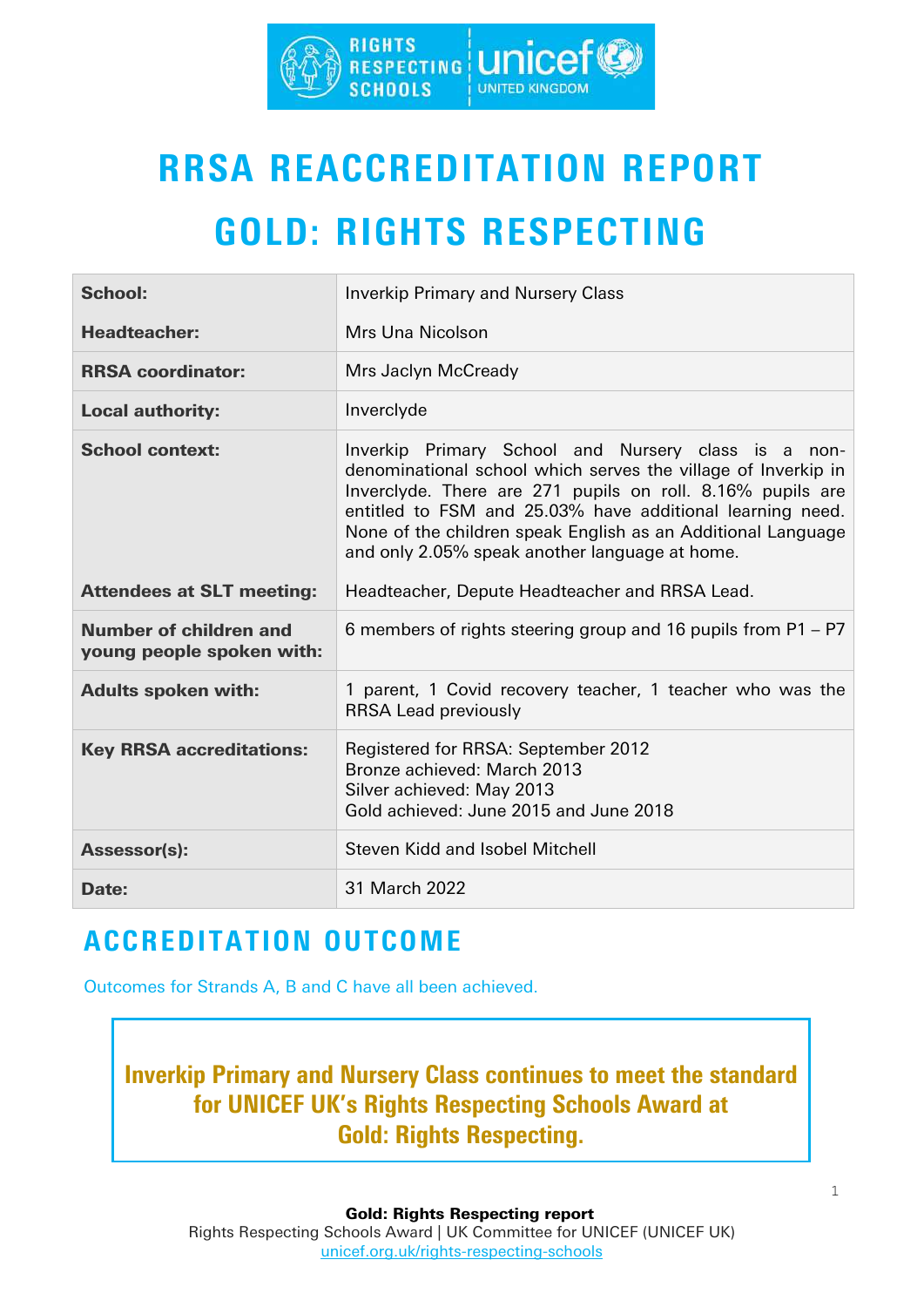

### 1. STRENGTHS AND RECOMMENDATIONS

This report is based on a virtual accreditation visit. The assessors would like to thank the children, the Senior Leadership Team, and staff for their warm welcome to the school, for the opportunity to speak with adults and children during the assessment and for the detailed evidence provided to support the process. Prior to the accreditation visit, the school completed a comprehensive School Evaluation: Gold form and provided a good collection of digital evidence.

It was evident that children's rights are embedded across the school and underpin every facet of school life.

#### Strengths of the school include:

- Children who confidently discussed a range of rights and why they are important and relevant to their lives.
- Continued commitment by the whole school to place the CRC at the heart of policy and practice. After many years' engagement with the Rights Respecting Schools Award there is still innovation and creativity in the way it is taken forward and adapted.
- A strong focus on health and wellbeing; children were very clear that the school keeps them safe and supports them to be healthy and the school's response to supporting children and families through Covid was exemplary.

#### Our experience has shown that there are actions that have proven useful in other RRSA schools and settings in helping them to maintain and build on their practice at Gold level. Here are our recommendations for your school:

- Continue to work on enabling the pupils and adults use of rights vocabulary such as dignity, equity, duty bearers and rights holders. Encourage everyone to actively use rights language when managing positive relationships in the playground and around school.
- Make the links between the CRC and the school vision, values and policies more explicit, particularly on the school website.
- Further develop children and young people's understanding of what it means to be a rights respecting global citizen thinking particularly of challenging stereotypes and discrimination and living sustainably.
- Continue to create opportunities for pupils to lead on projects to create change in school and in the community. Further develop opportunities for children and young people to be at the heart of decision-making, influencing and shaping the life and work of the school, perhaps through involvement in the 'How Good is Our School' framework.
- Continue to support children to develop and lead campaigns from a rights perspective. Consider participation in UNICEF UK's annual [OutRight campaign](https://www.unicef.org.uk/rights-respecting-schools/resources/teaching-resources/outright/outright-speak-out-on-childrens-rights/) and/or use of UNICEF UK's [Youth Advocacy Toolkit.](https://www.unicef.org.uk/working-with-young-people/youth-advocacy-toolkit/)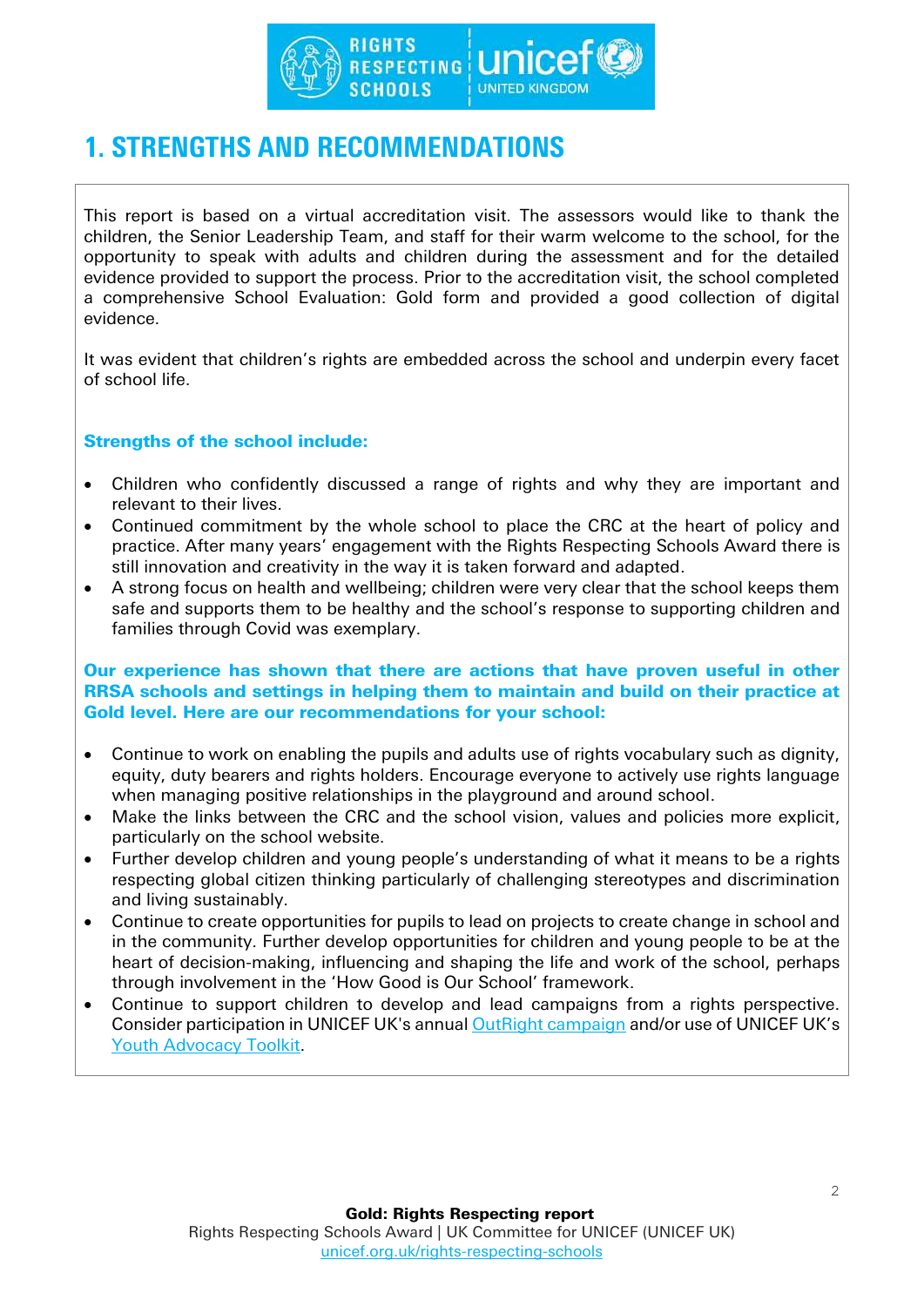

## 2. VISIT HIGHLIGHTS

| <b>STRAND A</b>                                                                                                                                                                                                                                                            | <b>Highlights and comments</b>                                                                                                                                                                                                                                                                                                                                                                                                                                                                                                                                                                                                                                                                                                                                                                                                                                                                                                                                                                                                                                                                                                                                                                                                                                                                                                                                                                                                                                                                                                                                                                                                                                                                                                                                                                                                                              |
|----------------------------------------------------------------------------------------------------------------------------------------------------------------------------------------------------------------------------------------------------------------------------|-------------------------------------------------------------------------------------------------------------------------------------------------------------------------------------------------------------------------------------------------------------------------------------------------------------------------------------------------------------------------------------------------------------------------------------------------------------------------------------------------------------------------------------------------------------------------------------------------------------------------------------------------------------------------------------------------------------------------------------------------------------------------------------------------------------------------------------------------------------------------------------------------------------------------------------------------------------------------------------------------------------------------------------------------------------------------------------------------------------------------------------------------------------------------------------------------------------------------------------------------------------------------------------------------------------------------------------------------------------------------------------------------------------------------------------------------------------------------------------------------------------------------------------------------------------------------------------------------------------------------------------------------------------------------------------------------------------------------------------------------------------------------------------------------------------------------------------------------------------|
| 1. Children,<br>young people<br>and the wider<br>school<br>community<br>know about and<br>understand the<br><b>UN Convention</b><br>on the Rights of<br>the Child and<br>can describe<br>how it impacts<br>on their lives and<br>on the lives of<br>children<br>everywhere | Children spoken with, including those in P1, had a good understanding of<br>rights and were very clear that rights are for "Every child in the whole entire<br>world," and were adamant that rights are from birth, can't be taken away,<br>don't have to be earnt, and are all equally important. Children were also aware<br>of situations outside of their school, where children are denied their rights,<br>due to, for example, racism and lack of education. Formal lesson observations<br>and planning include explicit reference to rights in a range of subjects and<br>topics. Articles of the Week are discussed through assemblies and class work<br>and are highlighted on Twitter, the newsletter and through home learning.<br>The school employed a new Headteacher two years ago and a new Depute<br>last year, this new management team has sustained and refreshed the work<br>on rights during the Covid lockdowns and return to school. Learning about<br>rights has become further embedded in the curriculum. The school has<br>employed a new Covid support teacher to run interventions for academic and<br>emotional support and to cover staff absences. She told us "It was made very<br>clear to me that we are a rights respecting school, straight away. I have been<br>learning about rights from other staff and the teachers' plans reference rights.<br>It has been an immersive experience." The parent spoken with during the visit<br>agreed; "There is a massive focus on rights even from nursery through the<br>'PATHS programme'; my child was asked about what she valued about herself<br>- all her friends paid her compliments, and she had her chance to have her<br>voice. My children are very aware of the Ukrainian crisis and the school sent us<br>some links to help us discuss the issues at home." |
| <b>STRAND B</b>                                                                                                                                                                                                                                                            | <b>Highlights and comments</b>                                                                                                                                                                                                                                                                                                                                                                                                                                                                                                                                                                                                                                                                                                                                                                                                                                                                                                                                                                                                                                                                                                                                                                                                                                                                                                                                                                                                                                                                                                                                                                                                                                                                                                                                                                                                                              |
| 2. In school<br>children and<br>young people<br>enjoy the rights<br>enshrined in the<br><b>United Nations</b><br>Convention on<br>the Rights of the<br>Child.                                                                                                              | The Headteacher explained that the work on rights "feeds into our ethos $-i$ it<br>is where everything should start. The Articles are the foundation of education<br>and the partnership with UNICEF keeps that at the forefront. It is not tokenistic<br>for us, it is core." This approach was very much in evidence during Covid and<br>during Covid recovery where the health and wellbeing of the children was<br>paramount. The parent we spoke with really valued the support given during<br>Covid lockdowns. "There was always someone there for my child to speak to.<br>The way the staff came together to support the children and families was<br>fantastic. They really did put the children at the centre of their response." The<br>children are aware that adults in school are responsible for protecting their<br>rights and told us they felt comfortable to raise any concerns with their<br>teachers and that their concerns would be addressed.                                                                                                                                                                                                                                                                                                                                                                                                                                                                                                                                                                                                                                                                                                                                                                                                                                                                                      |
| 3. Relationships<br>are positive and<br>founded on<br>dignity and a<br>mutual respect<br>for rights                                                                                                                                                                        | The children told us that; "Everyone gets on well but if there is an incident it is<br>dealt with straight away." They explained that problems are dealt with through<br>a conversation outside of the classroom. "Our teacher doesn't like to shout -<br>she speaks in a normal voice -she would take people out to talk to them rather<br>than speaking about it in front of everyone." The children understood 'dignity'<br>to mean treating people with respect. They felt that the approach taken by<br>their teachers was treating them with dignity.                                                                                                                                                                                                                                                                                                                                                                                                                                                                                                                                                                                                                                                                                                                                                                                                                                                                                                                                                                                                                                                                                                                                                                                                                                                                                                 |